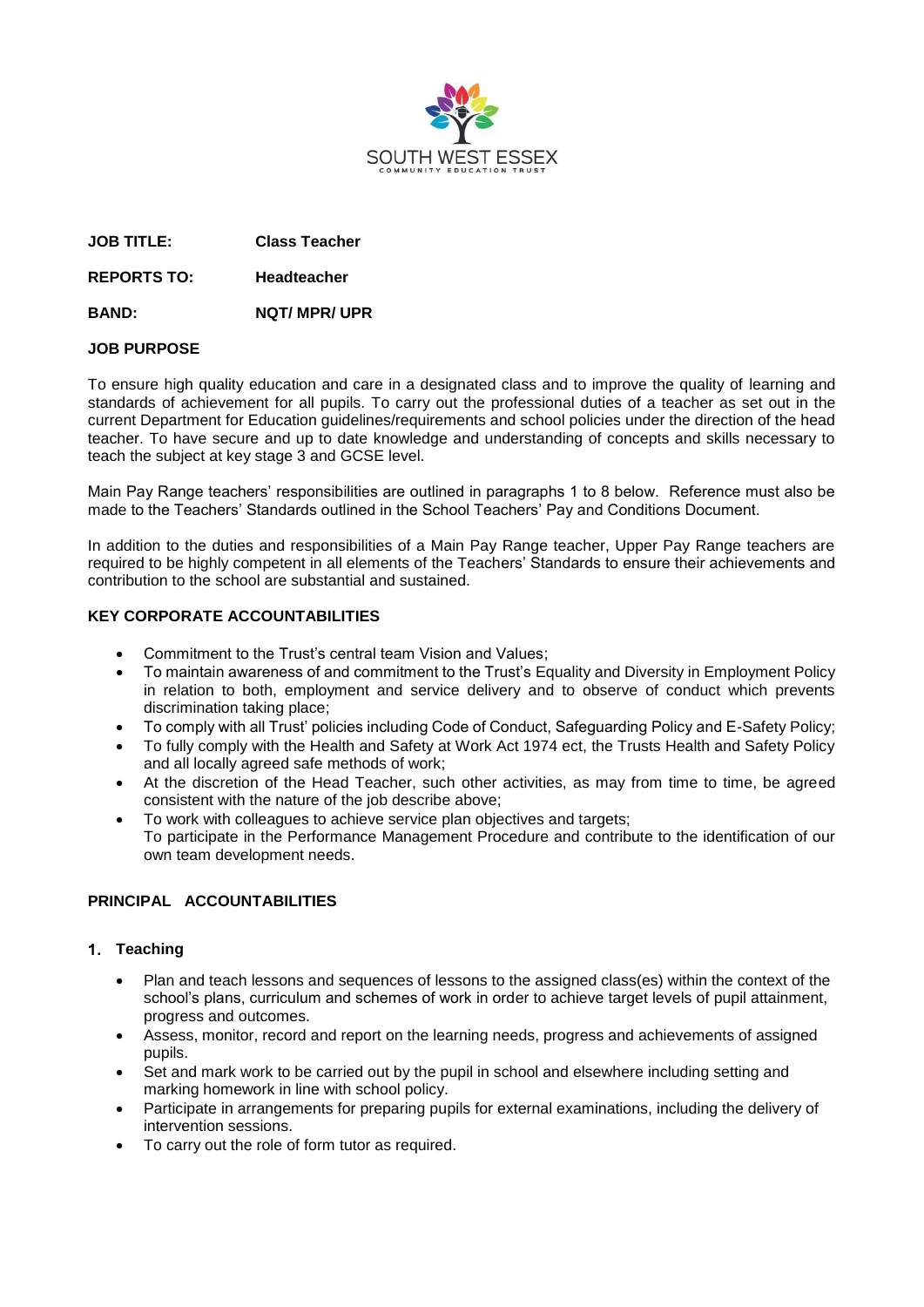

# **Whole school organisation, strategy and development**

- Contribute to the development, implementation and evaluation of the Trust / school's policies, practices and procedures in such a way as to support the Trust / school's values and vision.
- Work with others on curriculum and/or pupil development to secure co-ordinated outcomes.
- Supervise and so far as practicable teach any pupils where the person timetabled to take the class is not available to do so. (You will only rarely be required to provide such cover in circumstances that are not foreseeable).

### **Health, safety and discipline**

- Promote the safety and well-being of pupils in accordance with the Trust's Safeguarding Policy and other relevant policies.
- Maintain good order and discipline among pupils in accordance with the school behaviour policy.

### **Management of staff and resources**

- Direct and supervise support staff assigned to you and, where appropriate, other teachers.
- Contribute to the professional development of other teachers and support staff.
- Deploy resources delegated to you in accordance with Trust / school policies.

### **Professional development**

- Participate in arrangements for the appraisal and review of your own performance and, where appropriate, that of other teachers and support staff.
- Participate in arrangements for your own further training and professional development and, where appropriate, that of other teachers and support staff including induction.

# **Communication**

 Communicate with pupils, parents and carers in accordance with the Trust / school ethos, policies and practice.

#### **Working with colleagues and other relevant professionals**

- Collaborate and work with colleagues and other relevant professionals within and beyond the school.
- Participating in administrative and organisational tasks, including the direction or supervision of persons providing support for the teachers in the school, which require the exercise of your professional skills and judgment. Fulfil wider professional responsibilities

#### **Fulfil wider professional responsibilities**

Make a positive contribution to the wider life and ethos of the school.

# **Upper Pay Range Accountabilities**

- Contribute significantly, where appropriate, to implementing workplace policies and practice and to promoting collective responsibility for their implementation.
- Have an extensive knowledge and understanding of how to use and adapt a range of teaching, learning and behaviour management strategies, including how to personalise learning to provide opportunities for all learners to achieve their potential.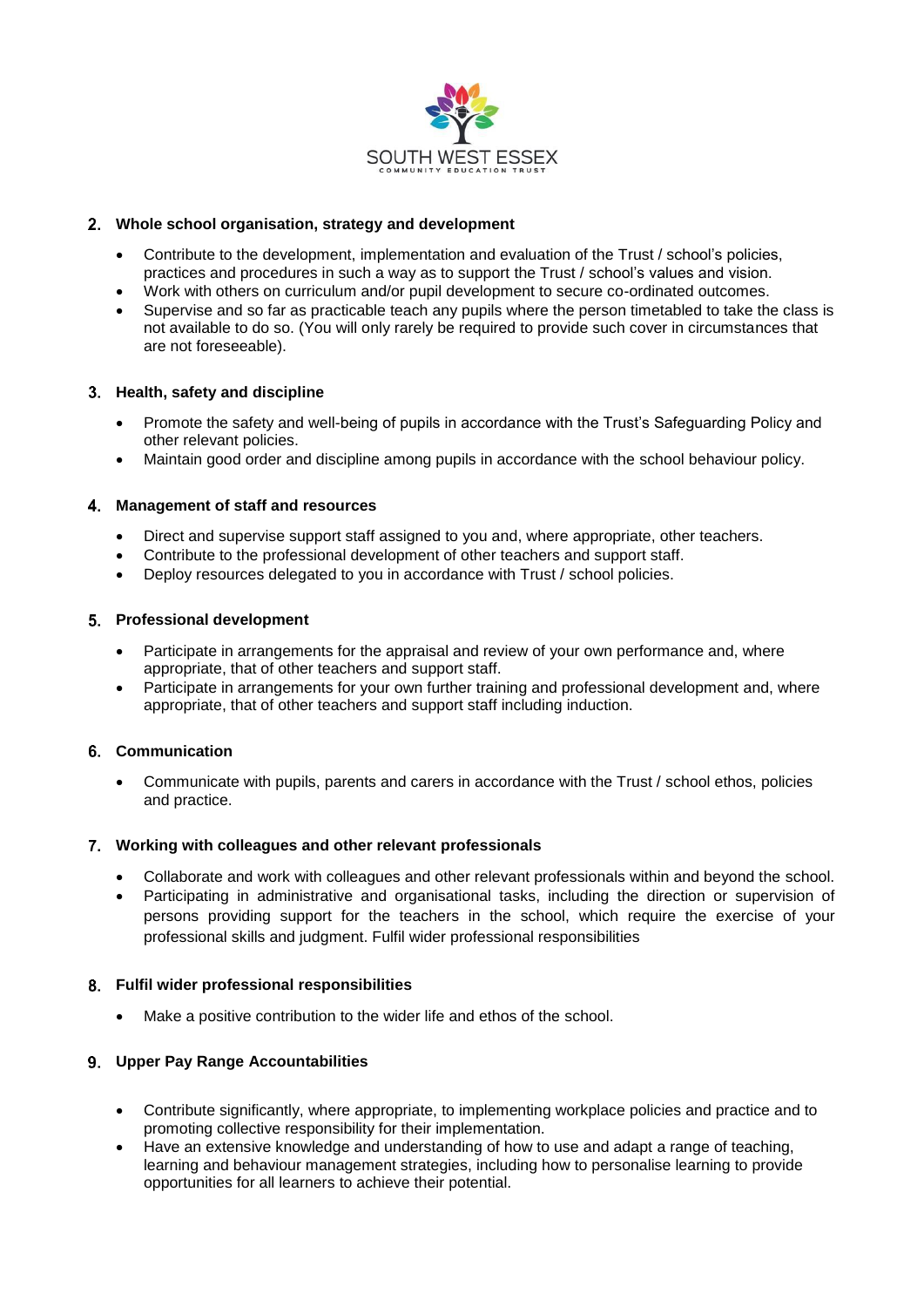

- Have an extensive knowledge and well-informed understanding of the assessment requirements and arrangements for the subject's/curriculum areas taught, including those related to public examinations and qualifications.
- Have up-to-date knowledge and understanding of the different types of qualifications and specifications and their suitability for meeting learners' needs.
- Have a more developed knowledge and understanding of your subject's/curriculum areas and related pedagogy including how learning progresses within them than a Main Pay Range teacher.
- Have sufficient depth of knowledge and experience to be able to give advice to colleagues on the development and well-being of children and young people.
- Be flexible, creative and adept at designing learning sequences within lessons and across lessons that are effective and consistently well-matched to learning objectives and the needs of learners and which integrate recent developments, including those relating to subject/curriculum knowledge.
- Provide coaching and mentoring to other teachers, give advice to them and demonstrate to them effective teaching practice in order to help them meet the relevant standards and develop their teaching practice.
- Play a critical role in the life of the school.
- Provide a role model for teaching and learning.
- Make a distinct contribution to the raising of pupil standards.
- Contribute to the work of the wider team.
- Take advantage of appropriate opportunities for professional development and use the outcomes effectively to improve pupils' learning.

The duties and responsibilities in this job description are not restrictive and the post-holder may be required to undertake any other duties that may be required from time-to-time. Any such duties should not, however, substantially change the general character of the post.

# *This organisation is committed to safeguarding and promoting the welfare of children and young people and expects all staff and volunteers to share this commitment.*

I confirm that I have read and understood, and that I accept, the above job description:

Signature: …………………………………… Date: ……………… Name in full …………………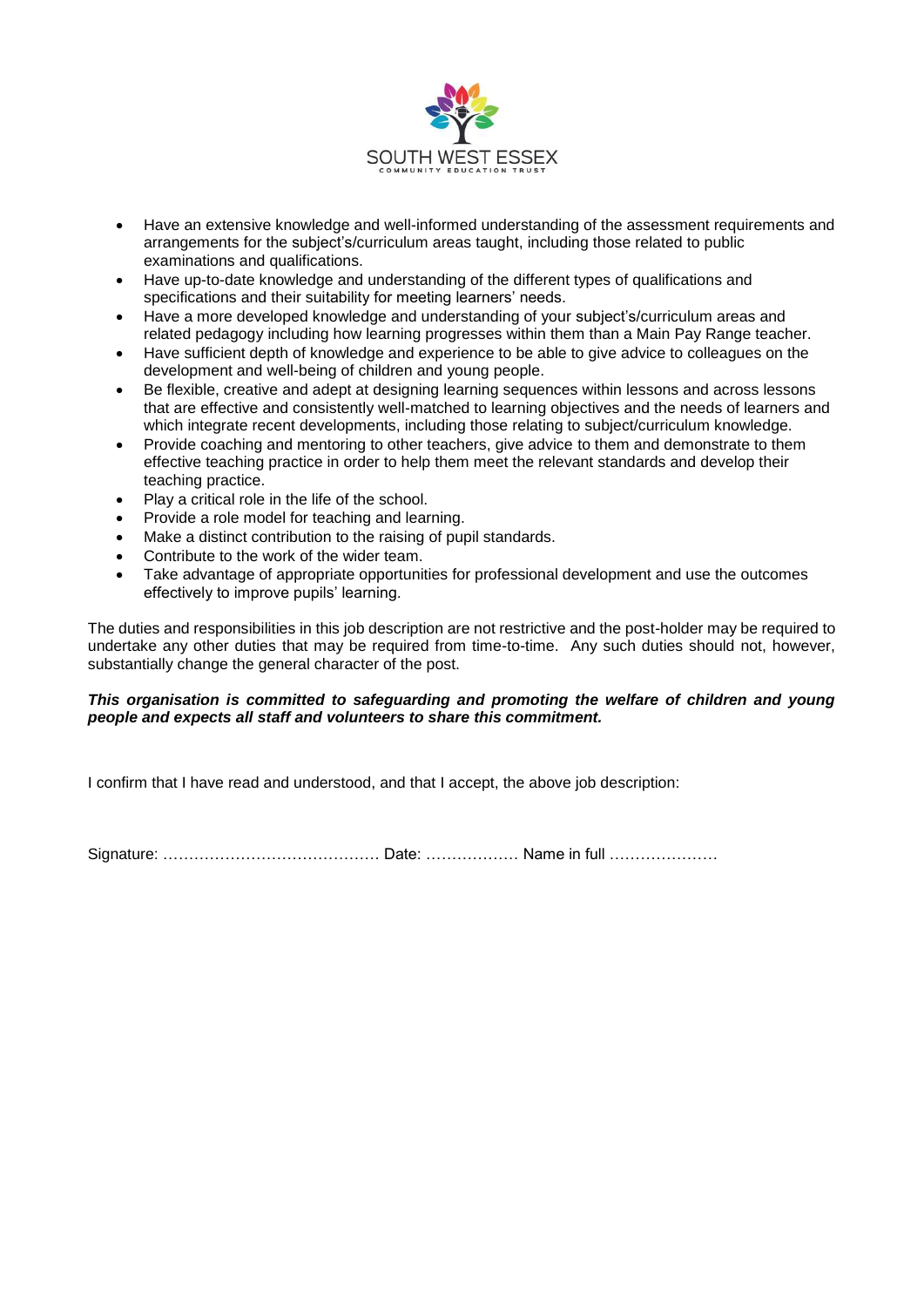

## **Class Teacher Person Specification**

| <b>Qualifications &amp; Experience</b> | <b>Qualified Secondary Teacher Status</b><br>$\bullet$                      |
|----------------------------------------|-----------------------------------------------------------------------------|
|                                        | A relevant degree (or equivalent)<br>$\bullet$                              |
|                                        | Evidence of recent and relevant professional<br>$\bullet$                   |
|                                        | development                                                                 |
|                                        | Successful teaching experience working with pupils<br>$\bullet$             |
|                                        | from a range of socio economic backgrounds and with                         |
|                                        | a variety of learning needs                                                 |
|                                        | Experience of teaching at KS3 & KS4 (Included as part<br>$\bullet$          |
|                                        | of your training)                                                           |
|                                        | Experience of being a Form Tutor/Pastoral care of<br>$\bullet$              |
|                                        | students.                                                                   |
| <b>Communication</b>                   | Ability to use clear language to communicate<br>$\bullet$                   |
|                                        | information unambiguously                                                   |
|                                        | Ability to listen effectively<br>$\bullet$                                  |
|                                        | Overcome communication barriers with children and                           |
|                                        | adults                                                                      |
|                                        | Establishing effective partnerships with parents/carers<br>$\bullet$        |
|                                        | Excellent interpersonal and communication skills at all<br>$\bullet$        |
|                                        | levels                                                                      |
|                                        | The ability to demonstrate a positive attitude and to<br>$\bullet$          |
|                                        | develop and maintain positive and supportive                                |
|                                        | relationships with children, staff, parents, governors                      |
|                                        | and professional teams and agencies                                         |
| <b>Working with children</b>           | Understand and implement the school's behaviour<br>$\bullet$                |
|                                        | management policy to ensure a productive and safe                           |
|                                        | learning environment                                                        |
|                                        | Ability to understand and support children with<br>$\bullet$                |
|                                        | developmental difficulty or disability                                      |
|                                        | Ability to plan and teach well-structured lessons based<br>$\bullet$        |
|                                        | upon accurate assessment.                                                   |
|                                        | Understand and support the importance of physical<br>$\bullet$              |
|                                        | and emotional wellbeing<br>Emotional resilience in working with challenging |
|                                        | behaviours and a full commitment to inclusion on all                        |
|                                        | levels                                                                      |
|                                        | A passion for ensuring all children and young people                        |
|                                        | achieve to the best of their abilities                                      |
|                                        | The ability to provide a broad, balanced, relevant and                      |
|                                        | creative curriculum that inspires pupils, promotes                          |
|                                        | positive pupil attitudes and good engagement with                           |
|                                        | learning and leads pupils in the pursuit of excellence                      |
| <b>Working with others</b>             | Understand the role of others working in and with the<br>٠                  |
|                                        | school                                                                      |
|                                        | Understand and value the role of parents and carers in<br>٠                 |
|                                        | supporting children                                                         |
|                                        | Ability to establish rapport and respectful and trusting<br>$\bullet$       |
|                                        | relationships with children, their families and carers                      |
|                                        | and other adults                                                            |
|                                        | Know when, how and with whom to share information<br>٠                      |
| <b>Skills, Abilities and Knowledge</b> | positive pupil attitudes and good engagement with<br>$\bullet$              |
|                                        | learning and leads pupils in the pursuit of excellence                      |